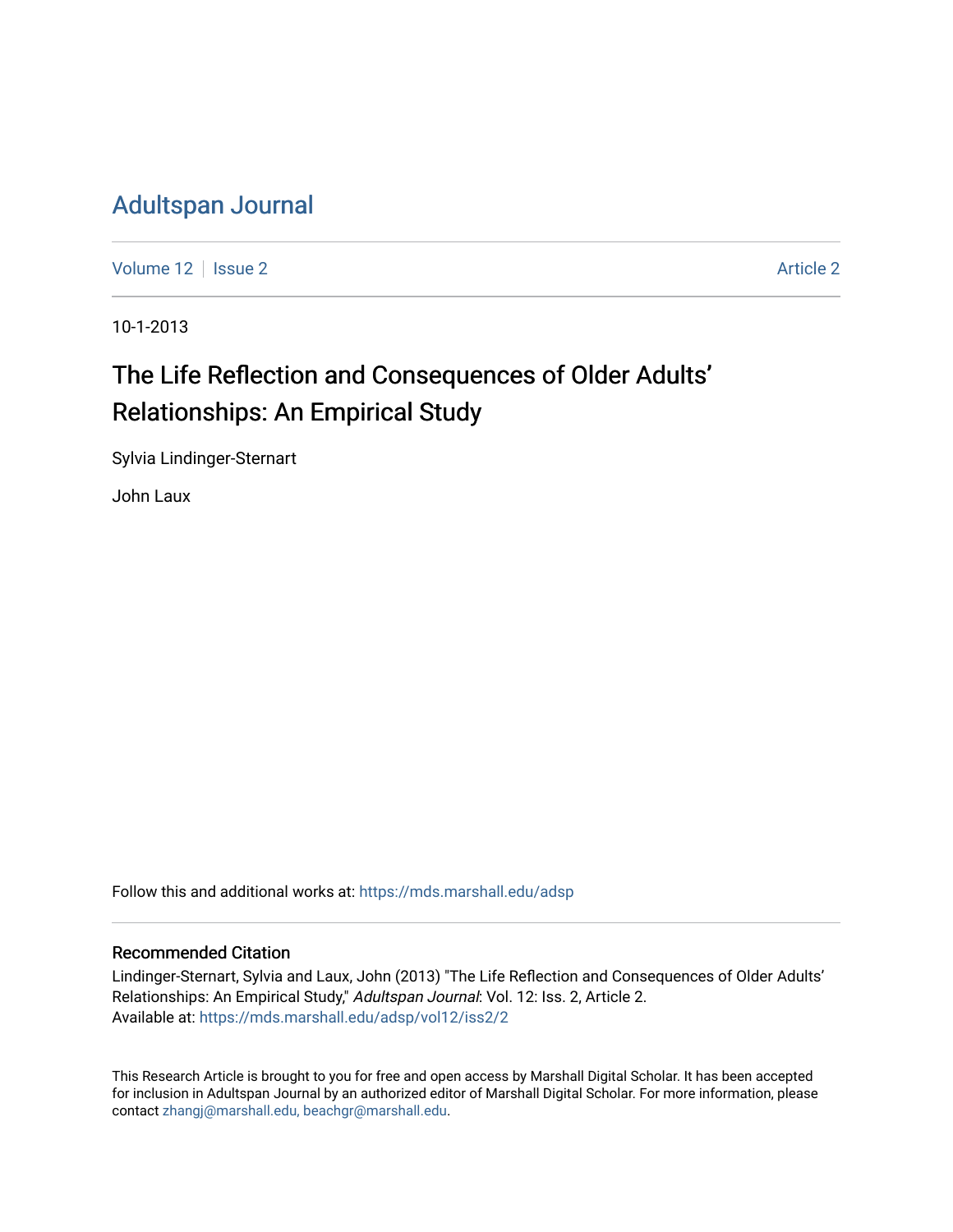Lindinger-Sternart and Laux: The Life Reflection and Consequences of Older Adults' Relationshi

# **The Life Reflection and Consequences of Older Adults' Relationships: An Empirical Study**

### **Sylvia Lindinger-Sternart and John Laux**

*Fifty-eight Austrian adults, ages 65 to 99 years, participated in semistructured life reflections regarding their relationships with life partners, children, relatives, and friends. This study identified the consequences of the reflections, the implementation of the consequences, and the degree to which participants were satisfied with the life changes they made.* 

*Keywords:* life reflection, older adults, relationships

Humans tell stories to understand life. Traditionally, older adults who remembered the past helped younger generations learn from their experiences. The tradition of storytelling provided interaction between generations and enhanced the reputation and status of older adults within the community. However, changes in society, politics, and values systems have reduced the importance of the storytelling practices of older individuals. One intervention that could be useful in helping older adults is the use of reminiscence, life review, and life reflection.

Erikson's (1950) stages of psychological development provided a platform upon which life reflection research could be built to foster life reviews. Butler (1963) argued that a life review is an elemental part of the normal aging process. Butler described the process of looking back at life as a progressive return to awareness of past events with particular focus on revisiting unresolved conflicts. The successful review of these conflicts may serve as a reintegration vehicle, which can bring new meaning to an older person's life and assist in acceptance of end-of-life matters (Haight & Webster, 1995). Life reviews and reminiscence have been used over the past few decades among diverse populations to enhance older persons' satisfaction with life and their quality of life (Bohlmeijer, Smit, & Cuijpers, 2003).

*Sylvia Lindinger-Sternart and John Laux, Department of School Psychology, Higher Education, and Counselor Education, The University of Toledo. Correspondence concerning this article should be addressed to John Laux, Department of School Psychology, Higher Education, and Counselor Education, The University of Toledo, MS 119, 2801 West Bancroft Street, Toledo, OH 43606 (e-mail: john.laux@utoledo.edu).*

*© 2013 by the American Counseling Association. All rights reserved.*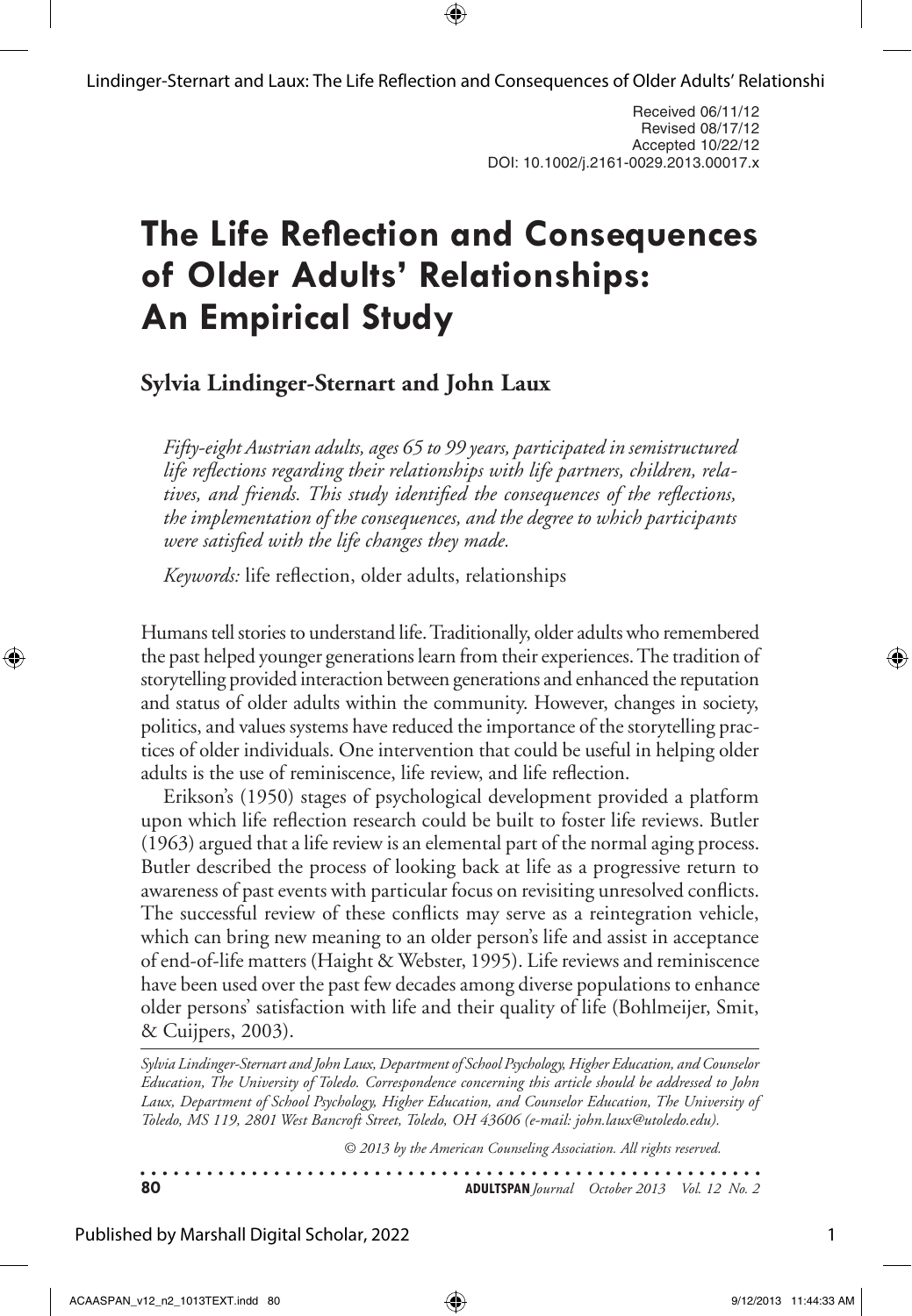It is important to delineate the development and structure of reminiscence and life review. Reminiscence describes the process of thinking and remembering different experiences or periods in the past; there is no intention, however, to look back over the whole life span. Rather, the reminiscence may focus on only one specific event, for example, one's marriage or the birth of a child. Reminiscence is a comprehensive process that can be categorized into differing subtypes: simple, mastery, transmissive, negative, and integrative. The integrative subtype can be further reduced to a life review (Rybarczyk & Bellg, 1997). A life review is a structured look at the past over one's entire life span. The process of reminiscing is a common, normal, and everyday part of life (Gibson, 2004). For the purposes of this article, *reminiscence* is defined as an active process to remember several experiences and life events from the past. Reminiscence is limited to the simple act of remembering and does not include any type of evaluative component. Butler (1963) declared that reminiscence is "the act of process of recalling the past" (p. 66).

A life review, in contrast, is a "retrospective survey of existence, a critical study of life, or a second look at one's life" (Burnside & Haight, 1992, p. 856). A life review is a formal and structured intervention through which memories across one's life are recalled for the explicit goal of examining, evaluating, and valuing them (Gibson, 2004). In this regard, a life review is a particular type of reminiscence. Used as a therapeutic tool, a life review addresses issues regarding unresolved conflicts, guilt, and resentments that are difficult to resolve independently. The process of conducting a life review can affect one's present life by providing stabilization and integration through a new assessment of past life events (Heuft, Kruse, & Radebold, 2000).

Butler (1963) proposed that successful life reviews provide individuals with the ability to accept the past, to live more fully in the present, and to be less anxious about death. This line of thinking was echoed by Wong and Watt's (1991) findings of a positive relationship between life reviews about past coping experiences and successful aging. Furthermore, Watt and Cappeliez (2000) demonstrated significant enhancements in coping, adaptation, and emotional feelings due to group life review interventions. Therefore, looking back on past experiences can inform current attempts to face challenges and provide a basis for hope that the future will be brighter because of enhanced feelings of control, agency, and competence (Rybarczyk & Bellg, 1997). The life review process is structured and includes the reflection of one's whole life from childhood to adulthood, involves an evaluative component, and includes working through difficult life events and memories.

Staudinger (2001) introduced the term *life reflection* to differentiate the concepts of life review and reminiscence on the basis of a social-cognitive process analysis across the life span. Staudinger argued that the process of life review not only includes cognitive mechanics or fluid intelligence but also depends on prior knowledge structures, social context, and emotional and motivational elements.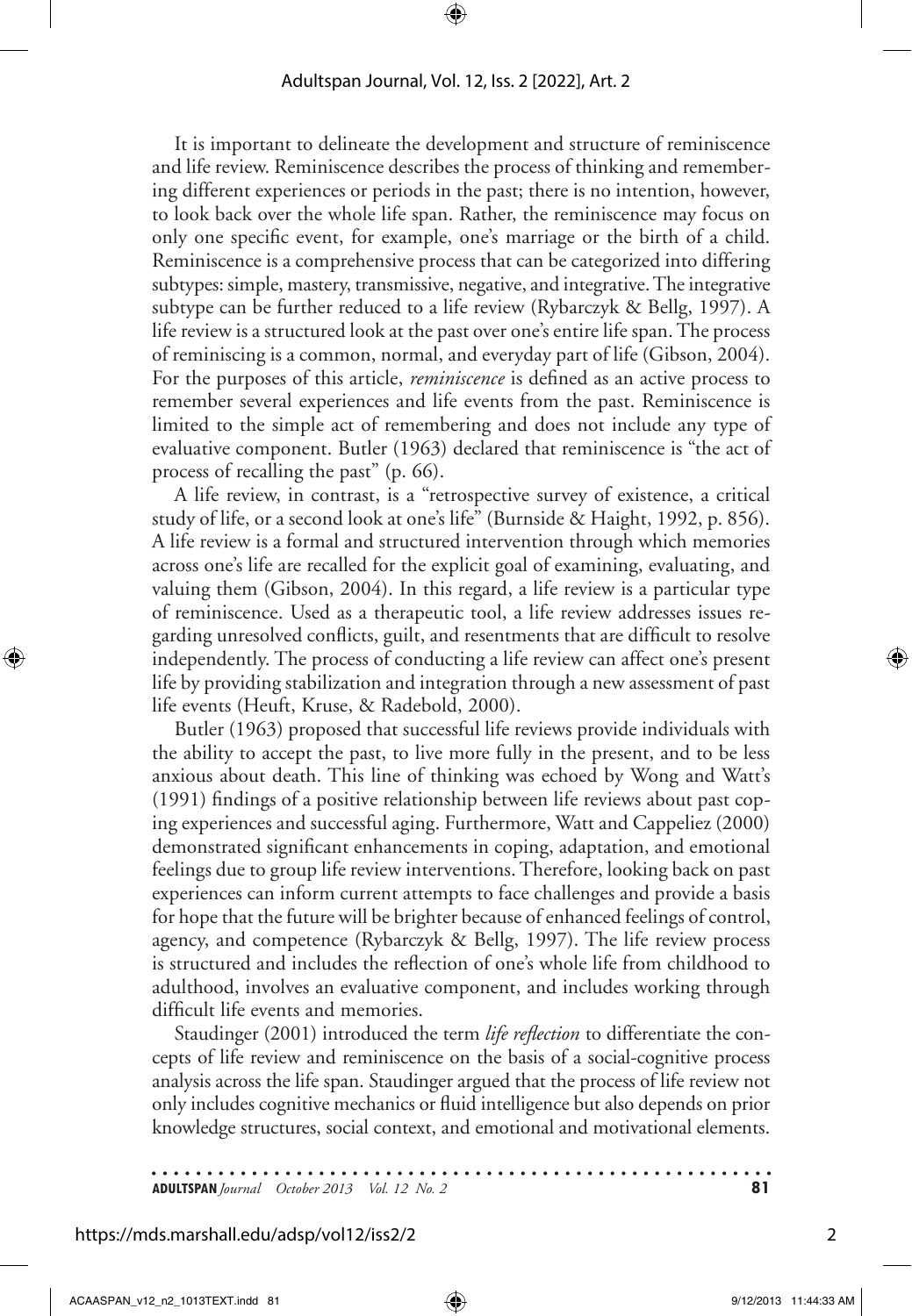All these factors are parts of social cognition. Staudinger postulated that life reflection begins in adolescence and occurs at all ages to contribute to self-insights and a self-critical perspective. Life reflection can be described as a social-cognitive analysis of life events. In other words, a person who is accomplishing a life reflection does not necessarily look at the whole life but rather concentrates on various spheres of life, such as a partnership or children. It is important to note that life reflection includes an evaluative component of particular life events, life spheres, or life periods. In summary, reminiscence is the process of remembering; life review is looking back at the whole life with an evaluating factor; and life reflection describes looking at various life spheres, life periods, or life events with an evaluative component and the inclusion of social components.

The following example by Staudinger (2001) may be useful to demonstrate the difference between reminiscence and life reflection:

I just remembered last year's New Year's Eve party. We were about 25 people meeting at Italian Olive Restaurant. The food was delicious and we enjoyed dancing and telling jokes (reminiscence).

I just remembered last year's New Year's Eve party. We were about 25 people meeting at Italian Olive Restaurant. We enjoyed the delicious Italian food and danced. Why did I decide to go there? Didn't I want to do something else at first? Is it always my problem that I have a difficult time saying no? No question, I enjoyed the party but I had planned to do something else after celebrating with the same people for 5 years. Well actually, come to think of it, maybe it was not so much being unable to say no, but rather my fear and uneasiness about new settings that made me go back to Harry's (life reflection). (p. 150)

The current literature on life reflection and reminiscence as active processes of memory to remember various past life events, as well as life review as a structured reflection of the whole life span and future evaluation, is focused on guided accomplishments. The empirical literature on reminiscence is robust and provides evidence that reminiscence can decrease symptoms of depression and anxiety (Karimi et al., 2010), reduce the avoidance of thoughts of death (Alea, Vick, & Hyatt, 2010), reduce negative thoughts about the past and increase hopefulness about the future (Bohlmeijer, Westerhof, & Emmerik-de Jong, 2008), and be useful for the treatment of posttraumatic stress disorder (Böttche, Kuwert, & Knaevelsrud, 2012). Life reviews are productive for people with structural brain damage, such as the reduction of poststroke depression (de Man-van Ginkel, Gooskens, Schuurmans, Lindeman, & Hafsteinsdottir, 2010) and dementia (Ito, Meguro, Akanuma, Ishii, & Mori, 2007; Woods et al., 2009). It is important to note that the opportunity to take a second look at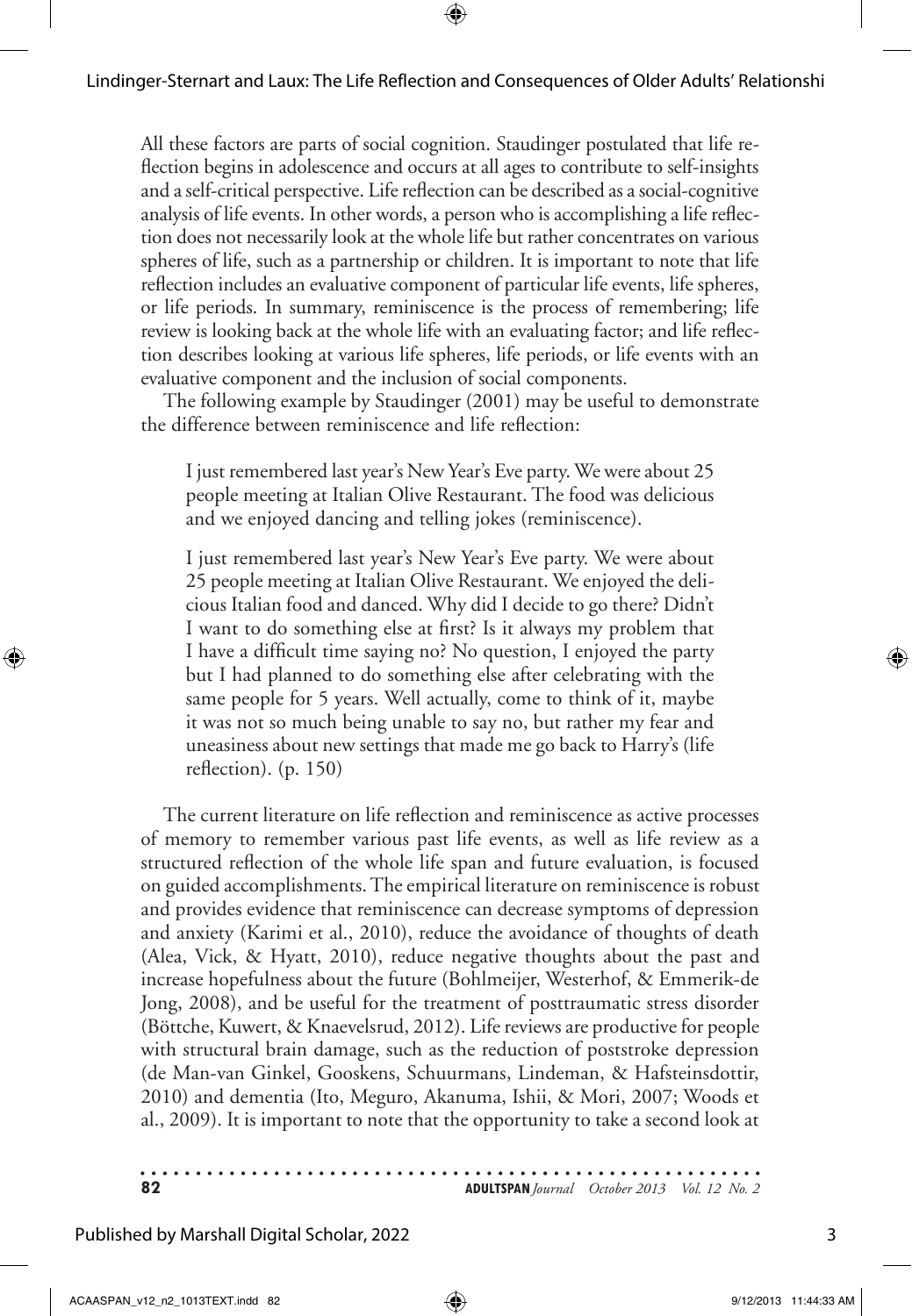one's life may cause the resurgence of unresolved conflicts, unfulfilled dreams, and difficult life events. Evidence suggests that for many who face current challenges, reflecting past experiences can enlighten the present situation and bring hope for the future.

The existing research is unclear about whether older adults naturally reflect about their past. Also, the consequences resulting from the process of looking back at and evaluating specific life events, life spheres, and life periods are unknown. In particular, there is a paucity of research with respect to self-guided life reflection. Therefore, the current study addressed this dearth of information among adults ages 65 and older. Specifically, this study focused on the frequencies, causes, and outcomes of life reflections that occur in various spheres of life.

#### **Method**

#### **Participants**

A total of 58 adults agreed to participate in this study. The majority of participants (*n* = 39, 67.2%) were women. The participants' mean age was 78.3 years (range = 65–99; median age = 79 years). Most (*n* = 35, 60.3%) were widowed. Ten (17.2%) participants reported that they were married, and 10 (17.2%) stated that they were divorced. Three (5.2%) were single and never married. Most (93.1%) participants, with the exception of four, were parents. Fortyseven (81.0%) participants resided in urban settings, with the remaining 11 (18.9%) living in rural settings. Twenty (34.5%) participants lived in a private home, 18 (31.0%) resided in an independent assisted-living environment, and 20 (34.5%) lived in a retirement community. Twenty (34.5%) participants completed primary school, 11 (18.9%) finished secondary school, 18 (31.0%) graduated from a vocational training program, seven (12.1%) had some generaleducation higher training, one (1.7%) did not complete primary school, and one (1.7%) reported education as "other."

#### **Materials**

Influenced by Erikson's (1950) theory of development over the life span, the life review work of Butler (1963) and Burnside and Haight (1992), and the life reflection work of Staudinger (2001), we developed a semistructured questionnaire to guide the life reflection interview process. Specifically, the interviewer (first author) asked participants to indicate whether or not they had conducted a life reflection in each of Sivaraman's (2003) following spheres of life: relationships, children, relatives, and friends/acquaintances. Participants who indicated that they had engaged in a life reflection in any of these areas were asked to identify the frequencies, catalyst, or cause of the life reflection; the reflection's outcome or results; whether or not the life reflection influenced any action on the participant's part; and the degree of satisfaction that was achieved from any implemented changes.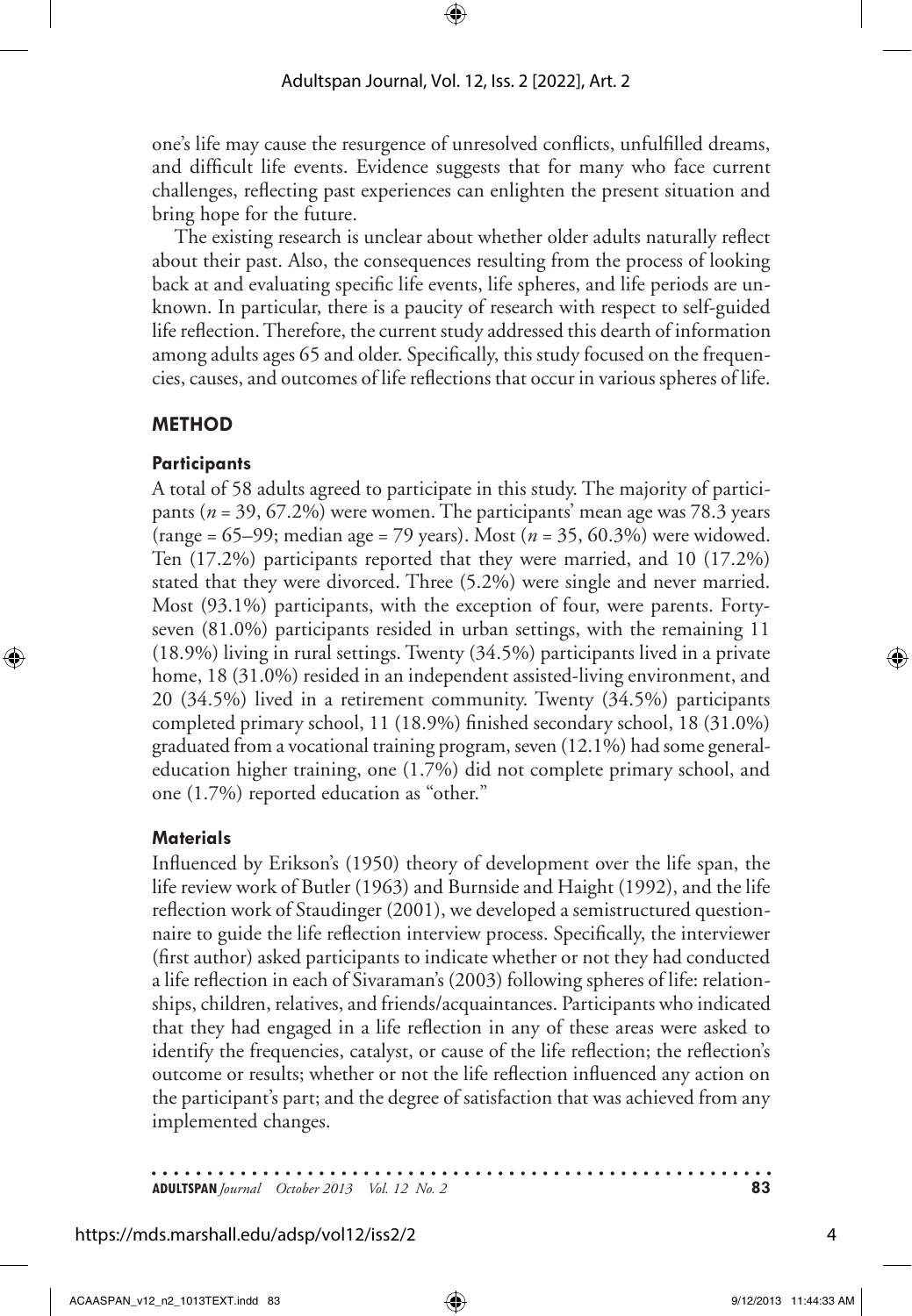A demographic questionnaire was designed to solicit participants' age, gender, marital status, parental status, educational attainment, occupation, and place of residence. These data were collected to describe the sample under consideration.

#### **Procedure**

The procedures were guided by phenomenologically based qualitative research (Newman & Ridenour, 1998). This field-based study in Austria was conducted in different sections of Upper Austria and Vienna. The first author conducted structured interviews in the participants' residential settings, which were an assisted-living setting, personal residences, or retirement communities. Prospective participants were identified through a contact with residential staff nurses, who provided a list of persons whose health was sufficient to answer retrospective questions. The first author then wrote and sent letters of invitation to prospective participants in the assisted-living setting, as well as to residents of a retirement community and to older adults living in private residences. The letter informed prospective participants that the purpose of the study was to examine whether individuals look back at their life and to conduct life reflections in various spheres of life. Furthermore, recruited persons were informed that if they decided to participate, the first author would conduct an interview that would last about 1 hour. The first author explained what a life reflection was and then posed the open-ended questions through a topical-guided interview and carefully recorded the participants' responses. Specifically, participants were asked if they ever experienced a life reflection about their partnerships, child/children, relatives, and friends. Those who indicated that they had were further asked to express the genesis of their life reflections; the resulting actions, if any, from the reflections; and their degree of satisfaction resulting from any undertaken action. The data were collected in accordance with the legal requirements concerning confidentiality and data security as established by the University of Salzburg, Austria. Accumulated data were kept free of identifying names. Data were reviewed and analyzed to pinpoint key themes. Commonalities across participants were identified. These themes and commonalities are discussed in the Results section.

#### **Results**

Participants were allowed to provide more than one life reflection per category. Therefore, the number of life reflections may exceed the total number of participants reported to have a life reflection in each respective area, and the total percentages reported may exceed 100.

Forty-eight (82.8%) participants reported that they had a life reflection about partnership. Of those, 43 had relationship life reflections when faced with a partner's death ( $n = 22, 45.8\%$ ), at separation/divorce ( $n = 8, 16.7\%$ ), and on the anniversary of a partner's death (*n* = 13, 27.1%). The remaining

| 84 | <b>ADULTSPAN</b> Journal October 2013 Vol. 12 No. 2 |  |
|----|-----------------------------------------------------|--|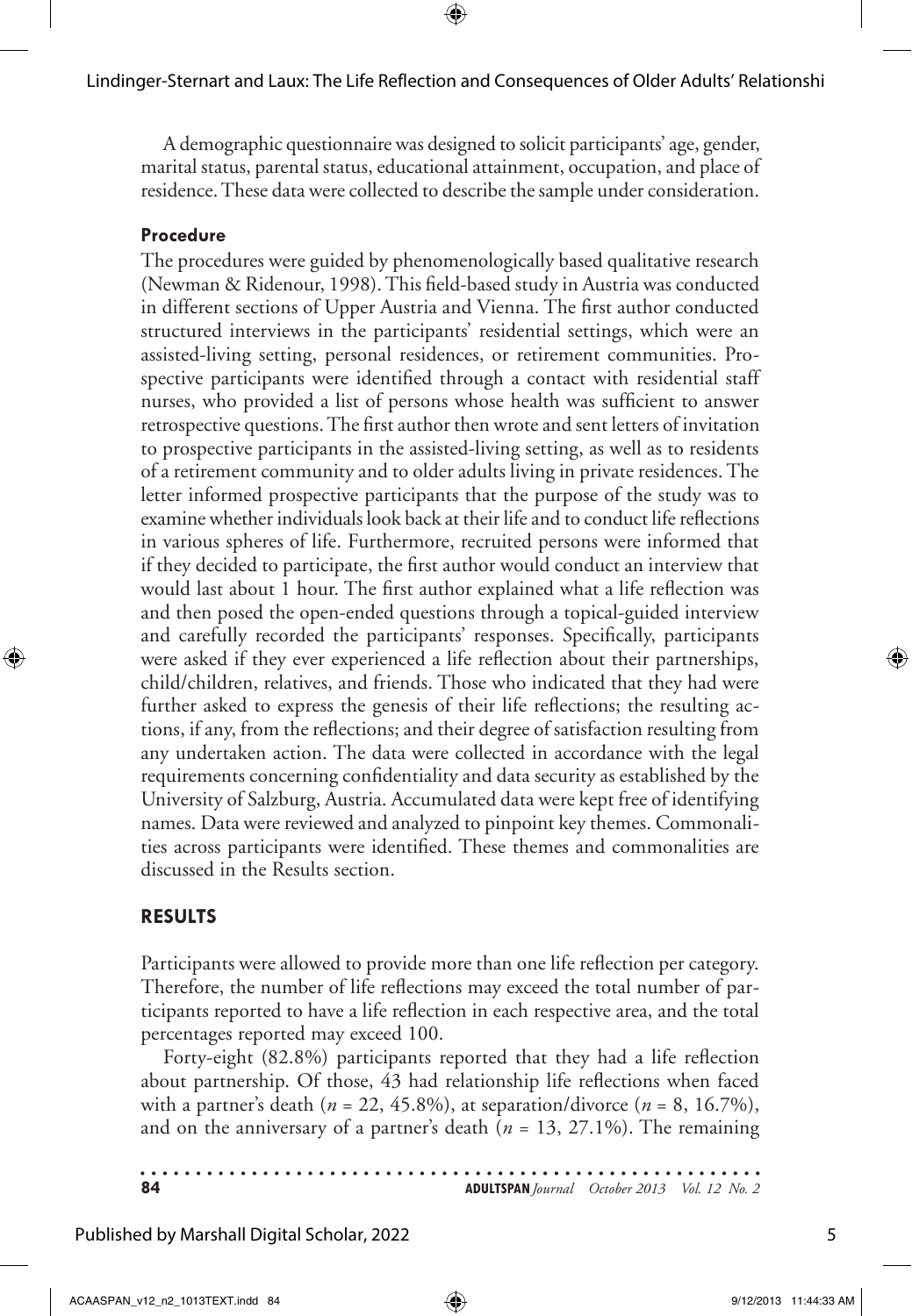five (10.4%) participants' life reflections were about New Year's, marriage, loved one's disease, change of address, and personal birthday. Of those 48 participants who experienced a partnership life reflection, 37 (77.1%) felt motivated to action as a consequence of the reflection. Half of these decided to not engage in a future partnership, three (8.1%) decided to seek future partnership, three (8.1%) felt motivated to enhance their current partnership, and four (10.8%) decided to move to be with others. When asked about whether they carried out the action to which they were motivated by the reflection, 33 (89.2%) of the 37 participants who felt motivated to action stated that they completely implemented their decision, three (8.1%) extensively implemented the decision, and only one person (2.7%) did not implement the decision at all. Finally, when asked about their satisfaction regarding the outcome of their actions, 26 (70.3%) participants reported that they were completely satisfied, nine (24.3%) said that they were rather satisfied, and two (5.4%) said that they were rather not satisfied.

Most (*n* = 54, 93.1%) participants experienced a life reflection about children. Frequently reported causes ( $n = 34, 63\%$ ) of these reflections include when prompted by requests from their children, when their child or their children experienced personal troubles (e.g., divorce/separation), when the topic of family comes up in general discussion, and when the country or region was experiencing political insecurity. Other catalysts included death of a loved one (*n* = 9, 16.7%), personal health problems (*n* = 7, 12.9%), birthdays (*n* = 4, 7.4%), and loved one's serious illness (*n* = 3, 5.6%). Personal separation/divorce and change of living situation accounted for the final three cases (5.6%). Of those who experienced a life reflection about their children, 25 (46.3%) felt inspired to action as a consequence of the reflection. Goals resulting from these reflections included intensifying their relationship with their children (*n* = 7, 12.9%), resolving conflict with their children (*n* = 5, 9.3%), and distancing from children for self-protection (*n* = 3, 5.6%). Adoption was a stated goal of two (3.7%) participants. Two others (3.7%) stated that they wanted to take measures to ensure that they had no more children. The majority  $(n = 17)$ , 68%) of the 25 participants who set new goals following life reflection about their children completely implemented their goals. The remaining reported implementation statuses of extensively ( $n = 4$ , 16%), rather less ( $n = 2$ , 8%), and not at all  $(n = 2, 8\%)$ . Correspondingly, most were either very  $(n = 11,$  $44\%$ ) or rather ( $n = 10, 40\%$ ) satisfied with the outcomes of their decisions regarding their children. Four (16%) were rather not satisfied.

Thirty-six (62.1%) participants conducted a life reflection about their relatives. The death of a relative was the most frequently reported reason for these reflections ( $n = 16, 44.4\%$ ). Fifteen (41.7%) reported that their reflection was stirred by either current conflicts with their relatives or recent and/or anticipated meetings with relatives. Additional causes of reflections were stimulated by birthdays ( $n = 5$ , 13.9%) and changes of living arrangements ( $n = 2, 5.6\%$ ).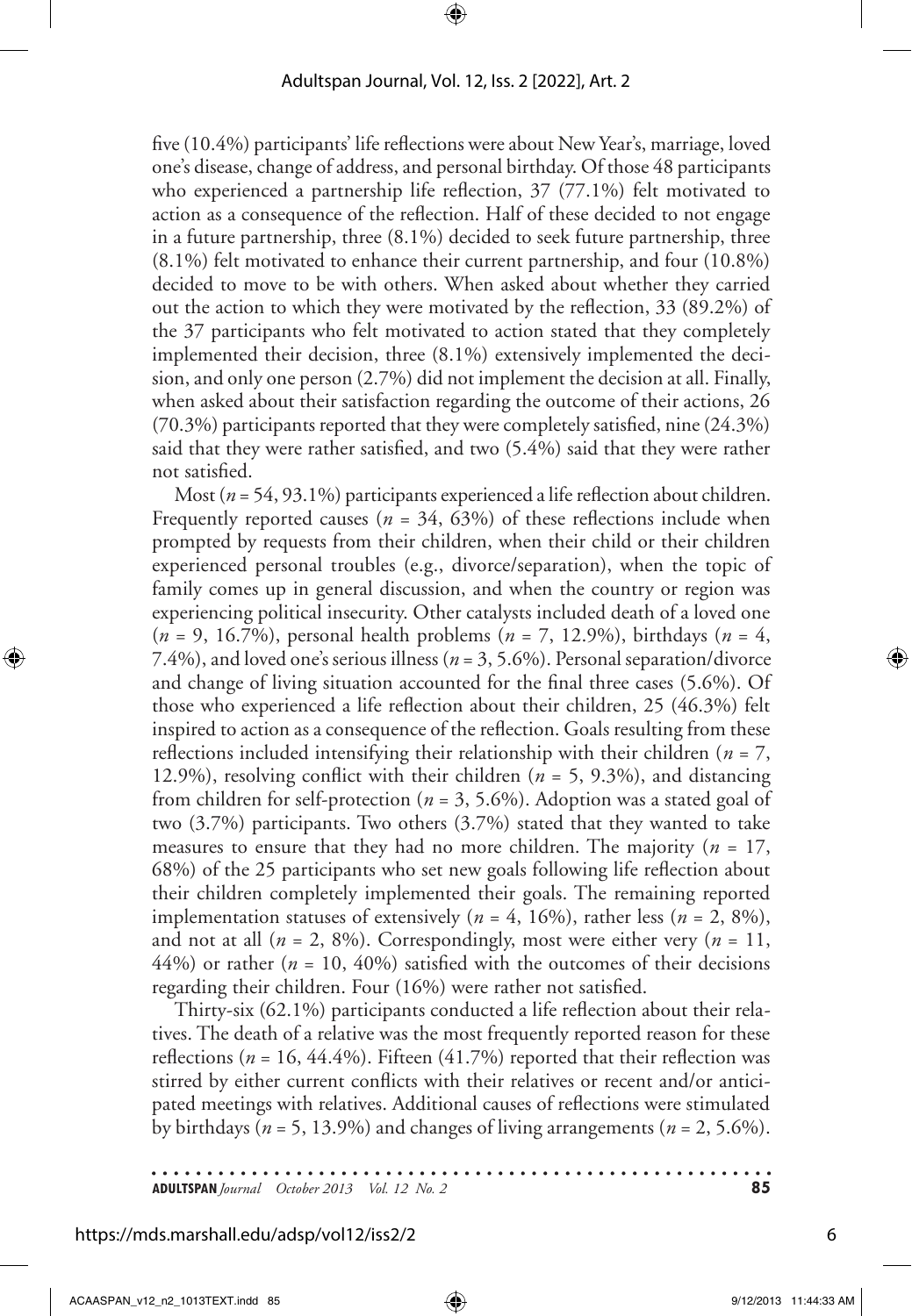Marriage, birth of a child, personal health problems, and separation/divorce were cited by one participant each (2.8%). Nineteen (52.7%) participants who had a life reflection about their family members felt moved to do something in response. Associated objectives included intensifying their relationship with their relatives ( $n = 9, 25\%$ ), creating protective distance between themselves and their relatives ( $n = 6$ , 16.7%), and moving residences ( $n = 2, 5.6\%$ ). The majority (*n* = 12, 63.2%) of the 19 participants who felt moved to do something fully implemented their relative-specific goals. The remaining reported implementation statuses of extensively ( $n = 3, 15.8\%$ ), rather less ( $n = 1, 5.3\%$ ), and not at all  $(n = 3, 15.8\%)$ . The majority of these were either very  $(n = 12,$ 63.2%) or rather ( $n = 4$ , 21.1%) satisfied with the outcomes of their decisions regarding their children. Three (15.8%) were rather not satisfied.

Finally, 36 (62.1%) participants conducted a life reflection about their friends. The death of a close person was among the most frequently reported reason for these reflections ( $n = 9, 25\%$ ). Eighteen (50%) reported that their reflection was motivated by either disappointment or let-downs by one's best friend or a desire to intensify and deepen their relationships with friends. Additional causes of reflections were stimulated by changes in housing arrangements (*n*  $= 5, 13.9\%$ ), personal health problems ( $n = 3, 8.3\%$ ), a loved one's serious disease ( $n = 3, 8.3\%$ ), separation/divorce ( $n = 3, 8.3\%$ ), and retirement ( $n = 1$ , 2.8%). Twenty-three (63.9%) participants who had a friendship life reflection felt moved to do something in response. Life reflection friendship-related goals included distancing themselves from their friends (*n* = 11, 30.6%), drawing closer to friends  $(n = 5, 13.9\%)$ , continuing current friendships  $(n = 5, 13.9\%)$ , and changing their living arrangements ( $n = 1, 2.8\%$ ). The majority ( $n = 12$ , 52.2%) of the 23 participants who felt moved to do something fully implemented their friendship-specific goals. The remaining reported implementation statuses of extensively ( $n = 7$ , 30.4%), rather less ( $n = 2$ , 8.7%), and not at all (*n* = 1, 4.3%). Most of these were either very (*n* = 14, 60.9%) or rather (*n* = 4, 17.4%) satisfied with the outcomes of their friendship-related decisions. Four (17.4%) were rather less satisfied, and one (4.3%) was not at all satisfied.

#### **Discussion**

The purpose of this study was to reveal the natural process of relationship life reflections in older adults over the age of 65 years. This goal was accomplished through 58 individual in-home interviews with Austrians between the ages of 65 and 99. The results provide insight into the process of normal aging, particularly as it relates to the way this population views relationships with life partners, children, relatives, and personal friends. Additionally, the study examined whether the participants made any life-change commitments as a result of their life reflections, the degree to which they took any action as a result of their commitments, and the degree to which they were satisfied with the outcome of their actions.

| -86 | <b>ADULTSPAN</b> Journal October 2013 Vol. 12 No. 2 |  |
|-----|-----------------------------------------------------|--|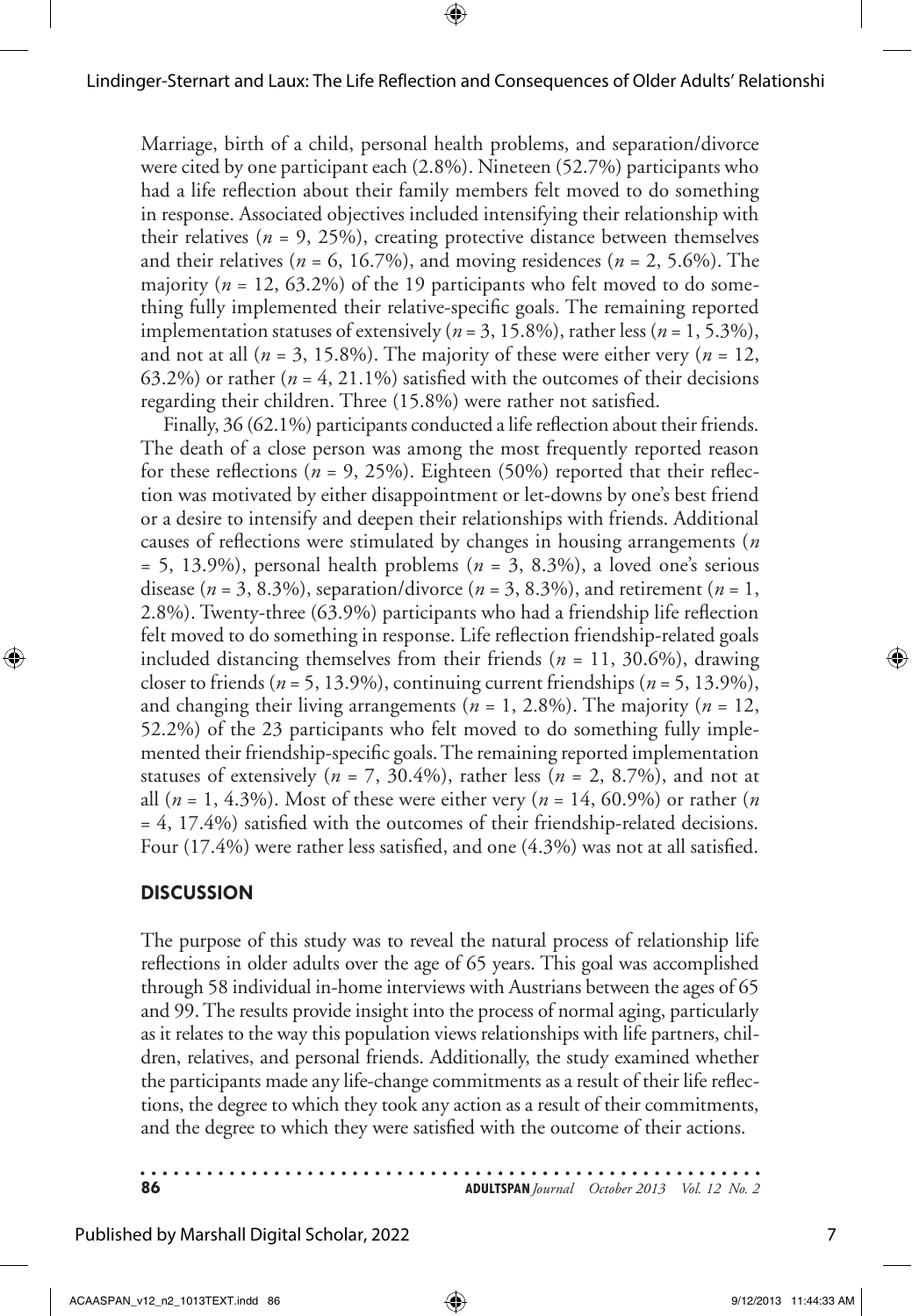This exploratory analysis indicates that the sample's most frequently experienced life reflections centered on relationships with children. The most frequently cited catalysts for these children-focused life reflections were problems with their children, when the child needed something from the parent, or when the child faced relationship problems such as divorce or separation. In general, these older adults concluded from their reflections that they wanted a closer and improved relationship with their children.

The findings support the conclusion that older adults mostly conduct life reflection about their partnership when their partner died, when they are separated by divorce, or on their wedding anniversary. It is interesting to note the different intended actions generated by participants' reflections about their partnerships. During the personal interviews, the first author observed in participants both sadness about the death of a spouse and also the enjoyment of living independently. Concordantly, ideas about building a new partnership might decrease as age increases (Wrosch & Heckhausen, 1999). Some participants made clear intentions to physically move closer to surviving loved ones, whereas others made firm commitments to remain single and relationship-free. Similarly, life reflections about relatives and friends were prompted by conflicts, death, and the desire for greater contact with family members and friends. More than a third of the participants conducted a life reflection about their relatives when a close person passed away. Similarly, 20% conducted a life reflection about friends when they lost a family member through death. More than 40% reported that their reflection about friends was motivated by either disappointment by one's best friend or a desire to intensify and deepen their relationships with friends. These results are consistent with Staudinger's (2001) theory, which suggests that life problems encourage individuals to look back on their lives. Staudinger pointed out that older adults use life reflection to integrate their experiences of the past into the present and to draw a life balance. In the current article, the participants' intended plan consequent of their life reflections about extended family and friends was to either work to improve their relationships or create psychological and protective distance between themselves and the object of their reflection.

#### **Recommendations for Counselors**

The current study provides implications for counseling older individuals. Even though older adults may engage in self-guided life reflections without the aid of professional help, counselors can assist them to deepen and expand the reflective process at all levels. Counselors who facilitate integrated life reflections in various spheres of relationships can help their older clients find areas of their lives in which to seek improvements. For instance, focusing on older individuals' relationships with children and relatives may be more beneficial than encouraging them to build new social networks. Unresolved conflicts with children and relatives are central themes for older adults. A counselor can assess and work with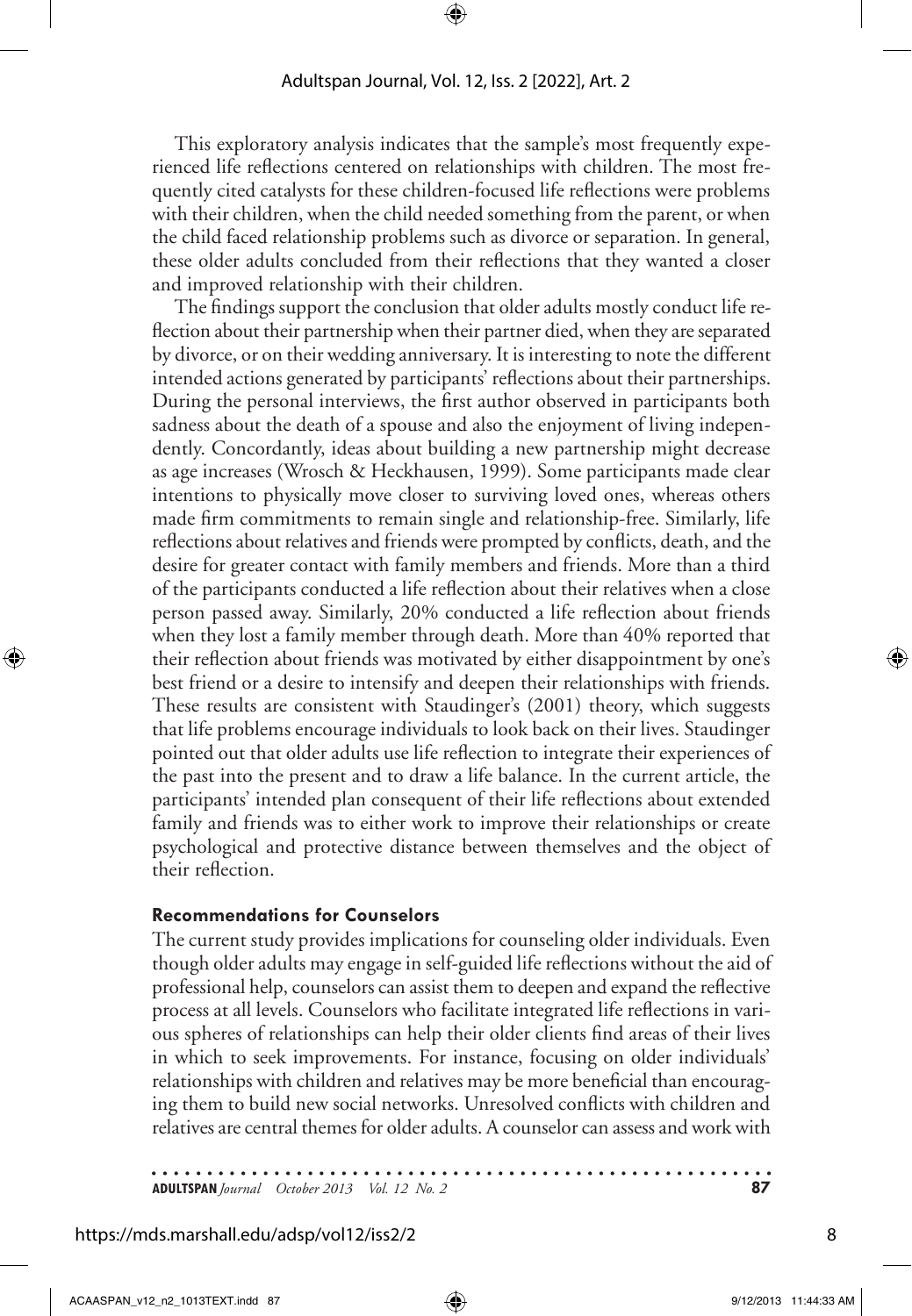older clients to clarify which relationships are beneficial and therefore should be preserved and enhanced and which are detrimental and should be pruned and protected against. Furthermore, counselors can help their older clients to develop relationship enhancement and attenuation skills. For example, for some clients, conflicts with children or siblings about money or property may have led to silence between them for years. Unspoken emotional injuries or insults between older adults and their relatives may be an important part of counseling sessions. A counselor can support older clients by enhancing their awareness about possible positive outcomes when resolving these conflicts and finding ways to repair detached relationships with their children and relatives. In other words, resolving relational conflicts may be an important goal for older adults when seeking counseling. Learning how to be assertive without hurting others can help older adults to avoid complete detachment from people whom they love and feel close to. Learning how to differentiate assumptions and facts may help older adults to deal with their relationships. In addition, the findings in this study provide support to encourage older adults to take positive actions after they reveal the essential problems they want to work on during counseling sessions. Finally, reflection on one's life can bring up unresolved and painful emotions. Counselors are well trained in helping people process and address their uncomfortable affective states.

Several methods for conducting reminiscence are present in the literature. For example, Burnside (1995) recommended the use of props, which she believed were particularly useful with individuals experiencing cognitive deficits. A prop is any item that elicits memory and evokes the recollection of forgotten events, persons, or environmental scenes once associated with earlier developmental stages (Rodriquez, 1990). Props can include reminiscing stimuli, visual aids, tangible reminders of the past, personal artifacts, antiques and other objects, memorabilia, music, and other media (Rodriquez, 1990).

The creation of a guided autobiography can help clients to develop life themes to explore past strengths and limitations (de Vries, Birren, & Deutchman, 1995). Haight, Coleman, and Lord (1995) used a 6-week structured life reflection to help older adults to accomplish ego integrity. The therapeutic work during this 6-week life reflection between the client and the counselor focuses on examining, considering, and reinterpreting significant life events with the goal of finding meaning and relevance from the client's history.

#### **Recommendations for Further Study**

The current research shows a broad description of a pattern of life reflection that can be used for future examinations. This article focused solely on older adults' life reflections about their relationships. Future researchers may wish to investigate older adults' life reflections about other important life topics, such as physical, mental, and emotional health; occupational history; hobbies; and leisure histories. Because the participants in this study were

| 88 | <b>ADULTSPAN</b> Journal October 2013 Vol. 12 No. 2 |  |
|----|-----------------------------------------------------|--|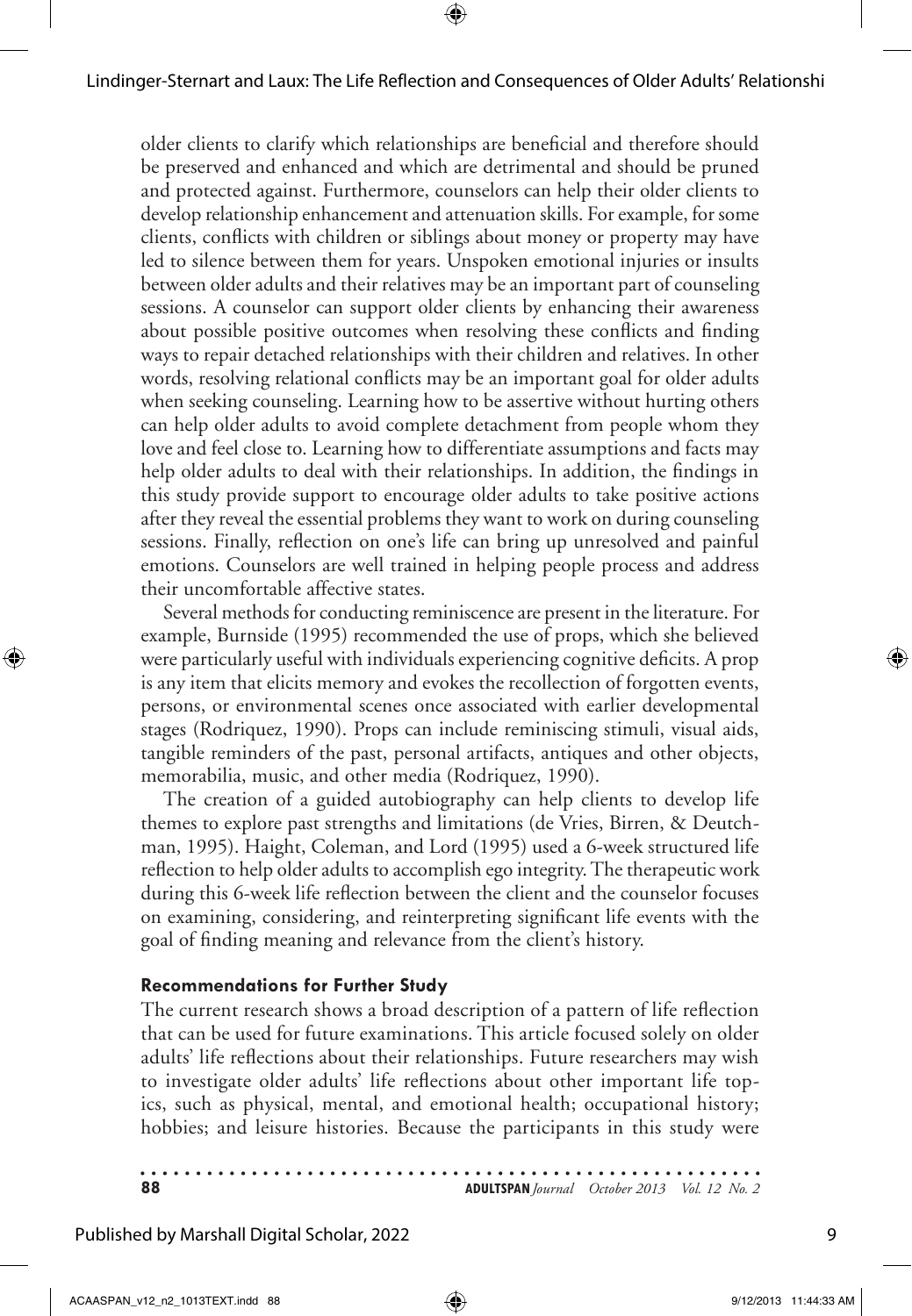predominantly women, it was impossible to determine if there were gender differences in life reflections.

The participants in this sample were raised in a period of post–World War II austerity punctuated by economic instability, limited educational opportunities, and fairly rigid gender roles. It would be useful to understand the ways, if any, that increased educational and occupational opportunities for women over the years have helped shape the way older adults reflect on the course of their lives. Another opportunity for future research may be to investigate correlations between life reflections and psychological constructs such as self-efficacy, selfinsight, and acceptance. It should be noted that the data from this sample were collected from Austrian citizens. It would be interesting to know which ways, if any, the findings reported in this study are consistent across different cultures. Therefore, we recommend that the procedures in this study be replicated in other and differing cultures.

#### **References**

- Alea, N., Vick, S. C., & Hyatt, A. M. (2010). The content of older adults' autobiographical memories predicts the beneficial outcomes of reminiscence group participation. *Journal of Adult Development, 17,* 135–145. doi:10.1007/s10804-009-9079-6
- Bohlmeijer, E. T., Smit, F., & Cuijpers, P. (2003). Effects of reminiscence and life review on latelife depression: A meta-analysis. *International Journal of Geriatric Psychiatry, 18, 1088-1094*. doi:10.1002/gps.1018
- Bohlmeijer, E. T., Westerhof, G. J., & Emmerik-de Jong, M. (2008). The effects of integrative reminiscence on meaning in life: Results of a quasi-experimental study. *Aging & Mental Health, 5,* 639–646. doi:10.1080/136078608023432090
- Böttche, M., Kuwert, P., & Knaevelsrud, C. (2012). Posttraumatic stress disorder in older adults: An overview of characteristics and treatment approaches. *International Journal of Geriatric Psychiatry, 3,* 230–239.
- Burnside, I. (1995). Themes and props: Adjuncts for reminiscence therapy groups. In B. K. Haight & J. D. Webster (Eds.), *The art and science of reminiscing: Theory, research, methods, and applications* (pp. 153–163). Washington, DC: Taylor & Francis.
- Burnside, I., & Haight, B. K. (1992). Reminiscence and life review: Analysing each concept. *Journal of Advanced Nursing, 17,* 855–862. doi:10.1111/j.1365-2648.1992.tb02008.x
- Butler, R. N. (1963). The life review: An interpretation of reminiscence in the aged. *Psychiatry, 26,* 65–76.
- de Man-van Ginkel, J. M., Gooskens, F., Schuurmans, M. J., Lindeman, E., & Hafsteinsdottir, T. B. (2010). A systematic review of therapeutic interventions for poststroke depression and the role of nurses. *Journal of Clinical Nursing, 19,* 3274–3290.
- de Vries, B., Birren, J. E., & Deutchman, D. E. (1995). Method and uses of guided autobiography. In B. K. Haight & J. D. Webster (Eds.), *The art and science of reminiscing: Theory, research, methods, and applications* (pp. 165–177). Washington, DC: Taylor & Francis.

Erikson, E. H. (1950). *Childhood and society.* New York, NY: Norton.

- Gibson, F. (2004). *The past in the present: Using reminiscence in health and social care*. Baltimore, MA: Health Professions Press.
- Haight, B. K., Coleman, P., & Lord, K. (1995). The linchpins of a successful life review: Structure, evaluation, and individuality. In B. K. Haight & J. D. Webster (Eds.), *The art and science of reminiscing: Theory, research, methods, and applications* (pp. 179–192). Washington, DC: Taylor & Francis.
- Haight, B. K., & Webster, J. D. (1995). *The art and science of reminiscing: Theory, research, methods, and applications*. Washington, DC: Taylor & Francis.
- Heuft, G., Kruse, A., & Radebold, H. (2000). *Lehrbuch der Gerontopsychosomatik und Alterspsychotherapie*  [The textbook of psychosomatic gerontology and psychotherapy for the aging]. Munich, Germany: Ernst Reinhardt Verlag.